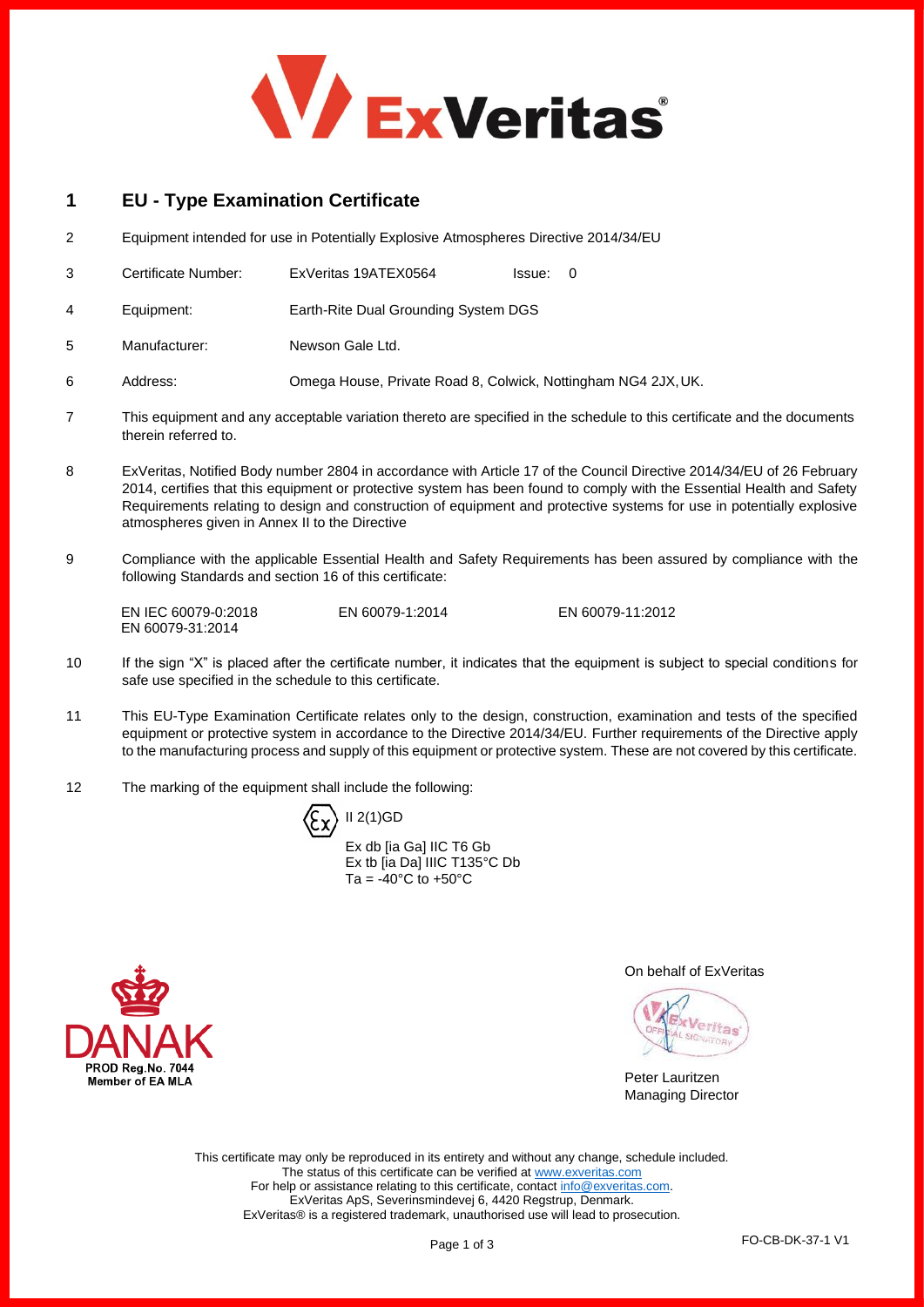

### **Schedule**

#### 13 Description of Equipment or Protective System

The Earth-Rite Dual Grounding System DGS comprises of an Exd enclosure with intrinsically safe associated apparatus designed to monitor and ground one or two channels for connection to equipment in a hazardous area where static dissipation and monitoring is required. The DGS provides isolated intrinsically safe outputs for connection to one or two grounding clamps or other connection method. It comprises two printed circuit boards and the associated interconnecting cables and clamps. The two modules are:

Power supply PCB: this converts a non-intrinsically safe supply into an isolated D.C output to the monitoring board. It also provides a signal back to the user via relays.

Monitoring PCB: this is mounted above the power supply board. This receives the input from the power supply board and provides an intrinsically safe output to grounding clamps and an earth bar. The two printed circuit boards are mounted inside an IP66 flameproof aluminium enclosure. The DGS is rated for 90-264 Vac, 50/60 Hz.

The equipment has the following input parameters at the PSU board: Um = 250Vac

The equipment has the following output parameters at the Monitor board:

Connections to the Earth Clamps and Earth bar (PL4, PL2 and PL3 combined)

 $Uo = 8.61$  V  $Io = 17$  mA  $Po = 36$  mW  $Co = 5.87$ μ $F$  $Lo = 123$  mH Lo/Ro = 990  $\mu$ H/ $\Omega$ 

14 Descriptive Documents

14.1 Associated Report and Certificate History:

| Report<br>. Number | : Issue Date<br>Cert  | <b>Issue</b> | Comment                                                          |
|--------------------|-----------------------|--------------|------------------------------------------------------------------|
| R2249/A/1          | $1 - 02 - 03$<br>2021 |              | Certificate<br>.<br>of the l<br>Prime<br>Initial<br><b>ISSUE</b> |

#### 14.2 Compliance Drawings:

#### **Issue 0**

| <b>Number</b>       | <b>Sheets</b> | <b>Issue</b>     | <b>Date</b> | <b>Description</b>               |
|---------------------|---------------|------------------|-------------|----------------------------------|
| AA0227-CERT-CCT     | 1 of 1        | R7A              | 18 May 20   | <b>DGS Monitor schematic</b>     |
| AA0227-CERT-PL      | 1 to $2$      | R <sub>7</sub> A | 16 Jun 20   | DGS Monitor BOM                  |
| AA0227-CERT-PCB     | 1 to $4$      | R7A              | 16 Jun 20   | <b>DGS Monitor PCB Layout</b>    |
| AA0228-CERT-PL      | 1 to $2$      | R <sub>8</sub> C | 16 Jun 20   | DGS AC PSU BOM                   |
| AA0228-CERT-CCT     | 1 of 1        | R <sub>8</sub> C | 16 Jun 20   | <b>DGS PSU schematic</b>         |
| AA0228-CERT-PCB     | 1 to $4$      | R <sub>8</sub> C | 16 Jun 20   | DGS PSU PCB Layout               |
| X-DGS-ATEX-01       | 1 of 1        | AG.              | 23 Oct 20   | Marking                          |
| X-DGS-Q-17052 IECEx | 1 to $2$      | 7                | 18 May 20   | <b>DGS Control drawing</b>       |
| X-DGS-GA-001        | 1 to $4$      | 1                | 18 May 20   | DGS Monitoring Unit GA           |
| CB001-0-01R1        | 1 of 1        | G                | 03 Nov 17   | <b>DC-DC Transformer details</b> |

Certificate: ExVeritas 19ATEX0564 Issue 0

This certificate may only be reproduced in its entirety and without any change, schedule included. For help or assistance relating to this certificate, contact [info@exveritas.com.](mailto:info@exveritas.com) ExVeritas ApS, Severinsmindevej 6, 4420 Regstrup, Denmark. ExVeritas® is a registered trademark, unauthorised use will lead to prosecution.